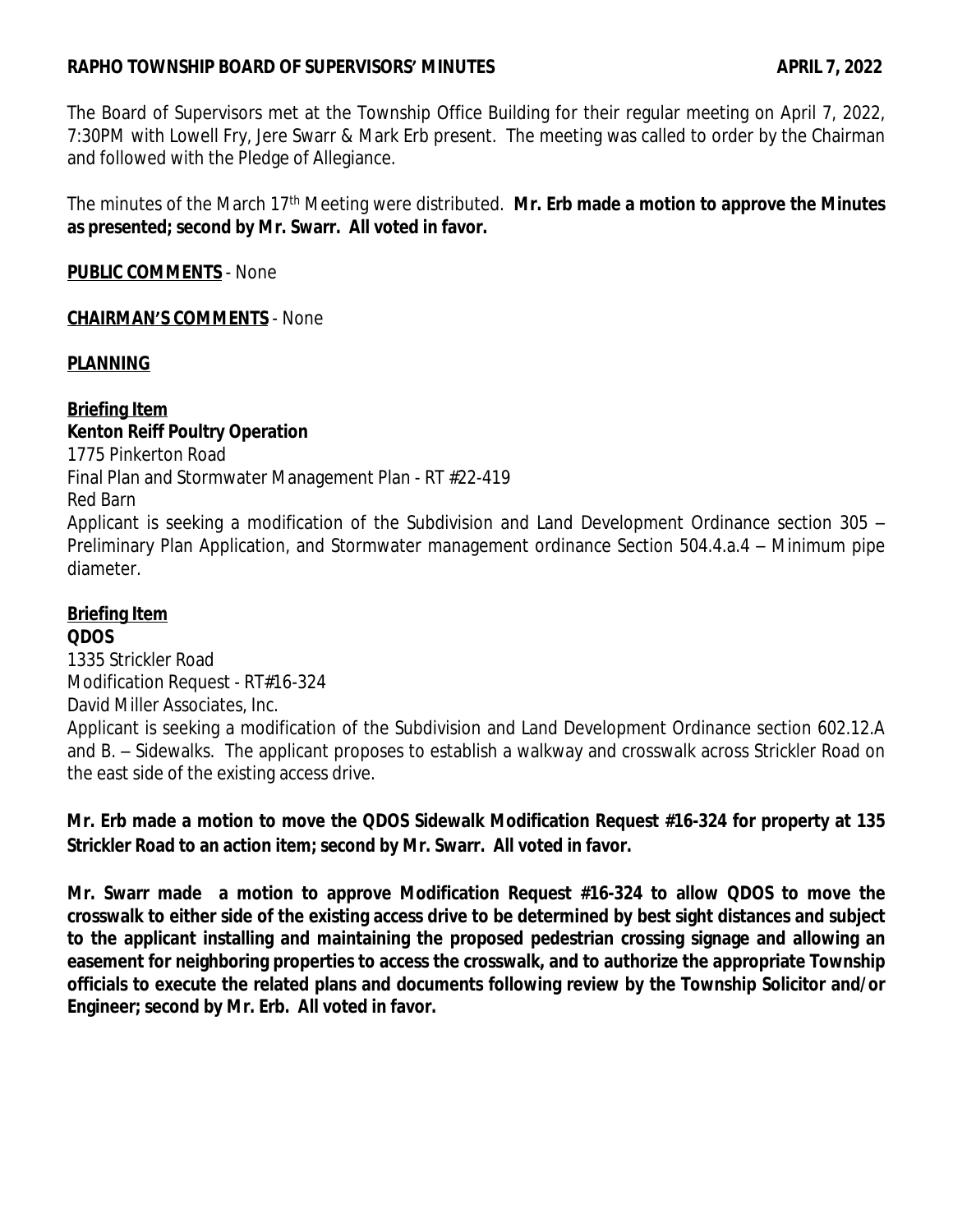### **RAPHO TOWNSHIP BOARD OF SUPERVISORS' MINUTES APRIL 7, 2022**

# **Briefing Item**

#### **Redcay Development III LLC**

1156 Four Star Drive Modification Request - RT#20-404 David Miller Associates. Inc

Applicant is seeking a modification of the Subdivision and Land Development Ordinance Section 602.13.3 and 605.H.3 Poles for Mounting lights shall not exceed twenty-five (25) feet in height. The applicant requests a waiver to allow a maximum fixture height of twenty-eight (28) feet.

**Mr. Swarr made a motion to move the Redcay Development Light Pole Height Modification #20-404 to an action item; second by Mr. Erb. All voted in favor.**

**Mr. Swarr made a motion to approve Modification Request #20-404 subject to addressing comments in** the Rettew Review Letter of April 4, 2022 to the satisfaction of the township and to install BLC type **fixtures with external glare shields on all poles along Four Star Drive, and to authorize the appropriate Township officials to execute the related plans and documents following review by the Township Solicitor and/or Engineer; second by Mr. Erb. All voted in favor.**

### **Beacon of Manheim**

3003 Lebanon Road Preliminary Final Plan Rapho Township File # 20-392 Dynamic Engineering

**Mr. Erb made a motion to acknowledge the Time Extension granted by Beacon of Manheim; second by Mr. Swarr. All voted in favor.**

### **David Stoner**

636 Oak Tree Road Storm Water Management Plan - RT# 22-420 Bryan Rohland

The applicant is seeking to construct a 1200 square foot garage on his property and is seeking approval of his stormwater management plan.

**Mr. Erb made a motion to approve Stormwater Management Plan #22-420 with the condition that the applicant address the comments in the Rettew letter dated March 17, 2022 to the satisfaction of the Township, and to authorize the appropriate Township officials to execute the related plans and documents following review by the Township Solicitor and/or Engineer; second by Mr. Swarr. All voted in favor.**

Mr. Erb made a motion to accept the Zoning Officer's March 2022 Report; second by Mr. Erb. All voted in **favor.**

**OLD BUSINESS - None**